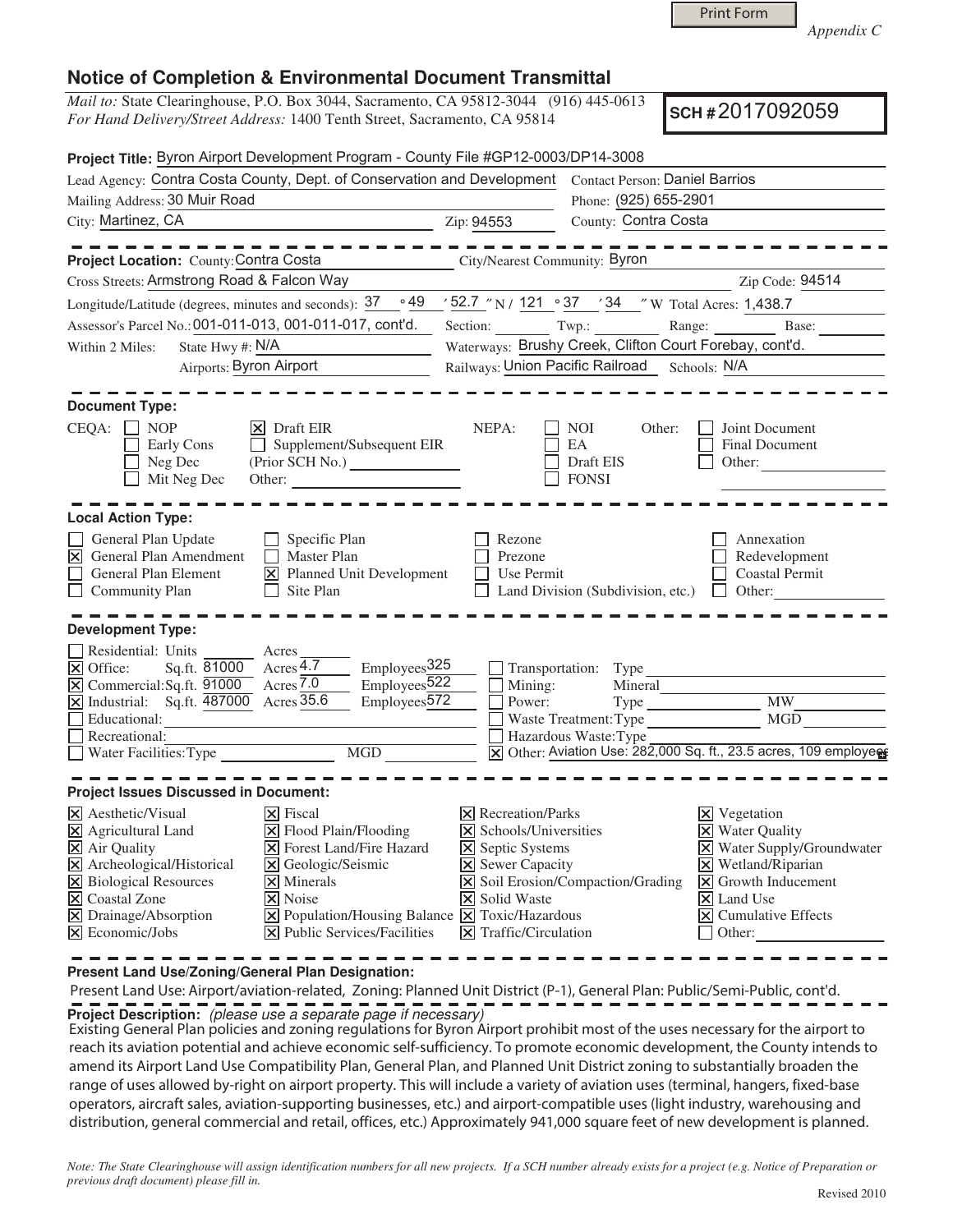### **Reviewing Agencies Checklist**

|                                                                                                                                                                                        | Lead Agencies may recommend State Clearinghouse distribution by marking agencies below with and "X".<br>If you have already sent your document to the agency please denote that with an "S".                                                                                                                                                                                                                                                                                                                                                                                                                                                                                                                                                                                           |                                               |                                                                                                                                                                                                                                                                                                                                                                                                                                                                                                                                                                                                                                                                                                                                                                                                              |  |
|----------------------------------------------------------------------------------------------------------------------------------------------------------------------------------------|----------------------------------------------------------------------------------------------------------------------------------------------------------------------------------------------------------------------------------------------------------------------------------------------------------------------------------------------------------------------------------------------------------------------------------------------------------------------------------------------------------------------------------------------------------------------------------------------------------------------------------------------------------------------------------------------------------------------------------------------------------------------------------------|-----------------------------------------------|--------------------------------------------------------------------------------------------------------------------------------------------------------------------------------------------------------------------------------------------------------------------------------------------------------------------------------------------------------------------------------------------------------------------------------------------------------------------------------------------------------------------------------------------------------------------------------------------------------------------------------------------------------------------------------------------------------------------------------------------------------------------------------------------------------------|--|
| X<br>$\overline{\mathsf{x}}$<br>$\overline{\mathsf{x}}$<br>$\overline{\mathsf{X}}$<br>X<br>X<br>$\overline{\mathsf{x}}$<br>X                                                           | Air Resources Board<br>Boating & Waterways, Department of<br>California Emergency Management Agency<br>California Highway Patrol<br>Caltrans District #4<br><b>Caltrans Division of Aeronautics</b><br><b>Caltrans Planning</b><br>Central Valley Flood Protection Board<br>Coachella Valley Mtns. Conservancy<br><b>Coastal Commission</b><br>Colorado River Board<br>Conservation, Department of<br>Corrections, Department of<br>Delta Protection Commission<br>Education, Department of<br><b>Energy Commission</b><br>Fish & Game Region $#^3$<br>Food & Agriculture, Department of<br>Forestry and Fire Protection, Department of<br>General Services, Department of<br>Health Services, Department of<br>Housing & Community Development<br>Native American Heritage Commission | X.<br>X<br>X<br>X<br>X.<br>$\overline{\sf X}$ | Office of Historic Preservation<br>Office of Public School Construction<br>Parks & Recreation, Department of<br>Pesticide Regulation, Department of<br><b>Public Utilities Commission</b><br>Regional WQCB #R2<br>Resources Agency<br>Resources Recycling and Recovery, Department of<br>S.F. Bay Conservation & Development Comm.<br>San Gabriel & Lower L.A. Rivers & Mtns. Conservancy<br>San Joaquin River Conservancy<br>Santa Monica Mtns. Conservancy<br><b>State Lands Commission</b><br><b>SWRCB: Clean Water Grants</b><br><b>SWRCB: Water Quality</b><br><b>SWRCB: Water Rights</b><br>Tahoe Regional Planning Agency<br>Toxic Substances Control, Department of<br>Water Resources, Department of<br>Other: Delta Stewardship Council<br>Other: California Historic Resources Information Syster |  |
| Local Public Review Period (to be filled in by lead agency)<br>Starting Date July 1, 2021                                                                                              |                                                                                                                                                                                                                                                                                                                                                                                                                                                                                                                                                                                                                                                                                                                                                                                        |                                               | Ending Date August 30, 2021                                                                                                                                                                                                                                                                                                                                                                                                                                                                                                                                                                                                                                                                                                                                                                                  |  |
| Lead Agency (Complete if applicable):<br>Consulting Firm: Dudek<br>Address: 1102 R Street<br>City/State/Zip: Sacramento, CA 95811<br>Contact: Brian Grattidge<br>Phone: (916) 438-5312 |                                                                                                                                                                                                                                                                                                                                                                                                                                                                                                                                                                                                                                                                                                                                                                                        |                                               | Applicant: Contra Costa County Public Works Department - A<br>Address: 550 Sally Ride Drive<br>City/State/Zip: Concord, CA 94520<br>Phone: (925) 681-4200                                                                                                                                                                                                                                                                                                                                                                                                                                                                                                                                                                                                                                                    |  |
| Signature of Lead Agency Representative: Daniel Barrios<br>Date: June 30, 2021                                                                                                         |                                                                                                                                                                                                                                                                                                                                                                                                                                                                                                                                                                                                                                                                                                                                                                                        |                                               |                                                                                                                                                                                                                                                                                                                                                                                                                                                                                                                                                                                                                                                                                                                                                                                                              |  |

Authority cited: Section 21083, Public Resources Code. Reference: Section 21161, Public Resources Code.